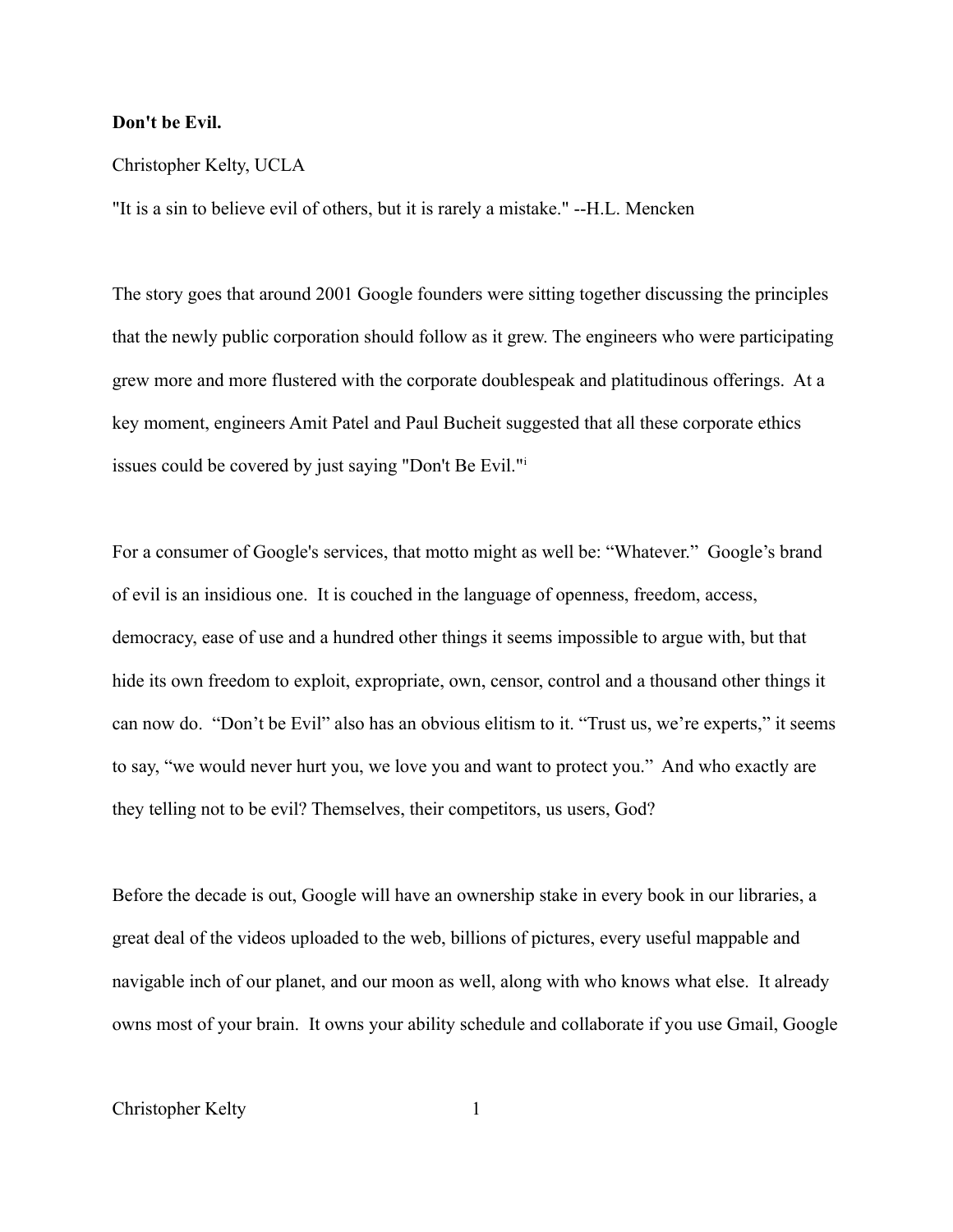Docs or Google Groups. It owns your ability to keep up with what the cool kids are doing if you use Google Reader, Blogger, or Google Analytics. It owns your personal finances if you use Google Finance. It owns your medical records if you use Google Health. It owns science and scholarship, since we all use Google Scholar now. And it owns your memory, too. I can't remember the citations for this right now, but Google for Siva Vaidhyanathan or "Robert Darnton and Google" or "google watch" and you're golden.

On top of this, Google makes unsavory concessions to human rights-violating nations around the globe; it censors whatever and whenever it serves its own interests or those of the countries it seeks to operate in, but it takes a light approach to the defense of free speech, wherever its interests aren't served. Whatever.

But "Don't Be Evil" is not Google's official slogan. It's not clear whether Google has an official slogan, or indeed, much advertising at all. Unlike the hick-themed, oxymoronic, contraenlightenment jingle "Yahoo!", which is burned into my brain, Google has had almost no branding or advertising presence. It is in some ways the ultimate corporate oxymoron: a 65% (or more) market share gained on almost no deliberate consumer marketing. How did we get here? We Googled.

Of course, one of the reasons for this is that Google usurps the very core of advertising itself the ability to find, compare, differentiate and trust products in an anonymous market. Worse in many ways than claiming to sell "safe cigarettes" or "better living through chemistry" is Google's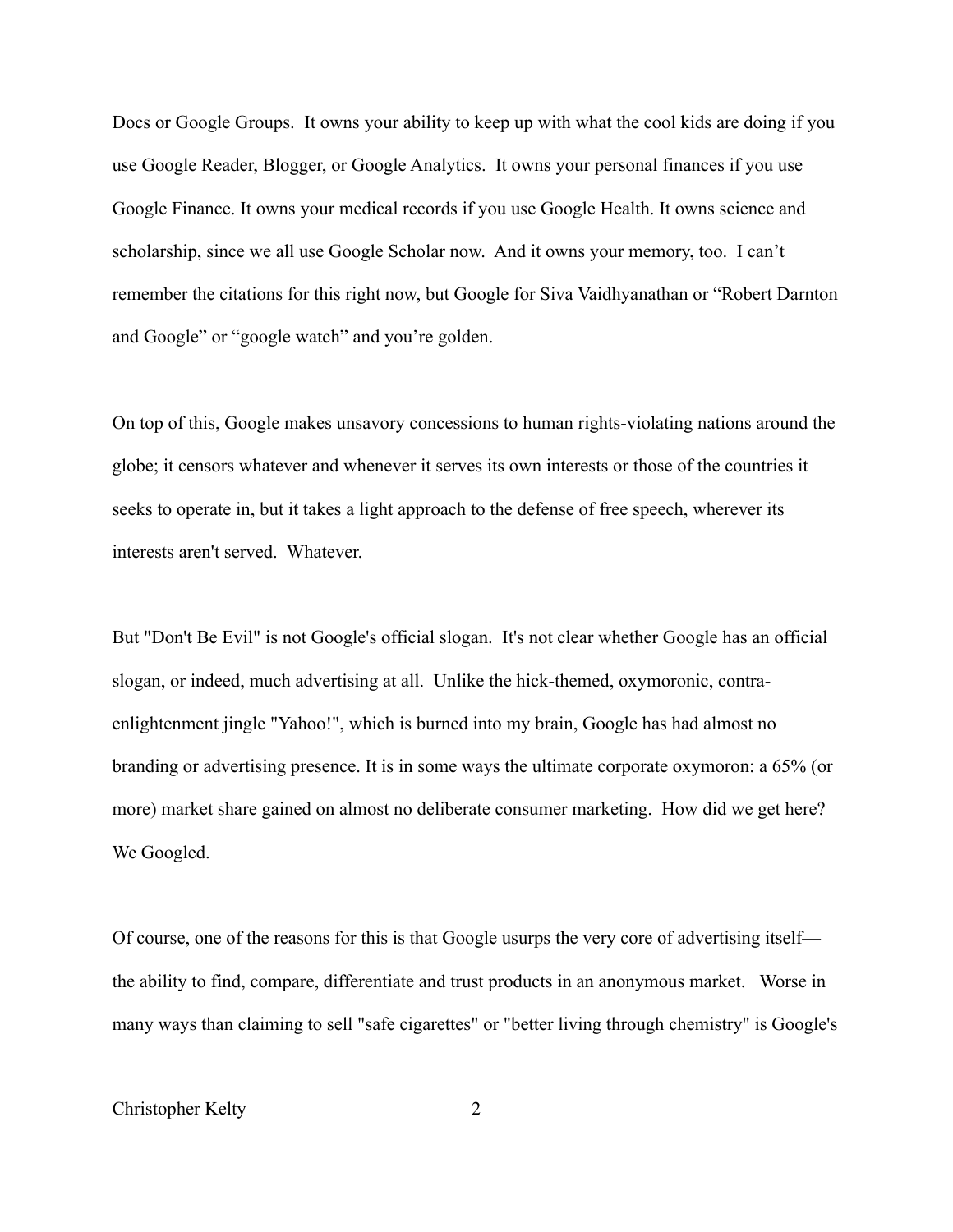supposedly neutral control over the content of every conceivable message, oxymoronic or not. There is a justifiable reason why Google's engineers leapt immediately to the theological problem of Evil. It is because they recognize the power Google can have over consumers, over knowledge (of self), over progress, over the very ability to know the world around oneself, much less to change it.

It is nonetheless quite significant that it was the engineers in the corporation who came up with the motto, because Evil, in the world of software and computer engineering, is a term of art. It is one that I've heard repeatedly as an anthropologists studying high tech communities and engineers for the last 15 years. So the oxymoronic motto sounds quite different depending on whether one is on the inside of the industry or the outside. In addition to all the reasons to be fearful of Google as a consumer (owning your brain, censoring your speech, etc), there are also reasons to be fearful of Google as a business, an employee or an entrepreneur in the information technology industry. And it is these latter concerns, primarily, that the motto 'Don't Be Evil' was intended to address.<sup>[ii](#page-13-1)</sup>

The notion of evil is very specific and persistent amongst engineers and geeks. Evil happens when a corporation does something it shouldn't do out of spite, lust for money, or desire for personal control. It is anti-social behavior; it is behavior that prefers the route of minimum gain for one or a few rather than the greatest good for the most people. This may sound like a very general moral worldview, but it is specifically entangled with the kinds of technologies Google and other corporations in information technology create and provide, specifically highly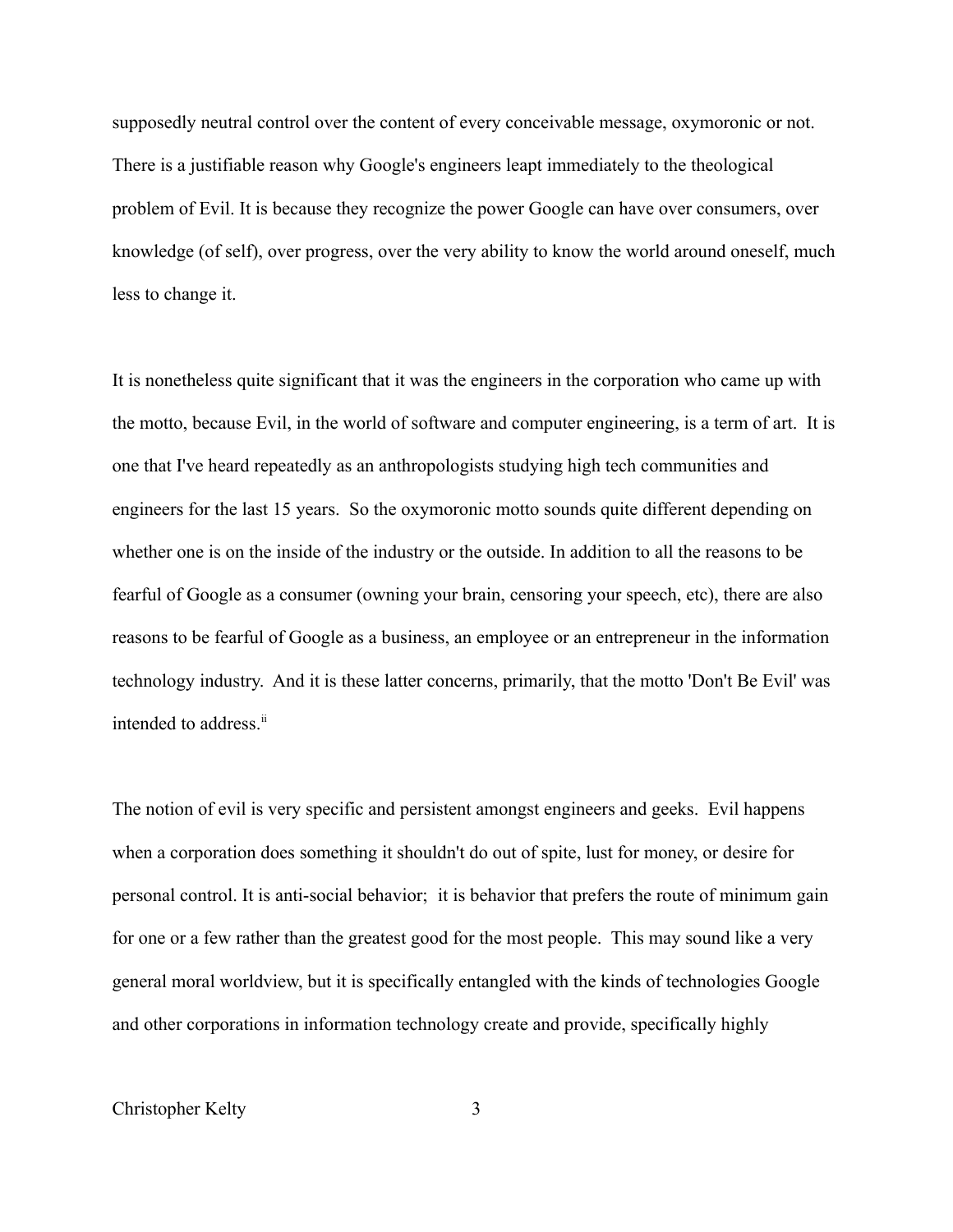complex, inter-operating, information and computing infrastructures. It is a techno-moral social imaginary in which there are precise, shared, culturally worked-through notions of the right way to build an information infrastructure in order to enhance a particular notion of the Good.

Evil is a term that indexes a strong moral judgment about how to do business with other businesses. It might be a peculiar failing of the moral order of geeks that this morality reveals little about how to do business with other *people* (because geeks think people are just peculiar, badly designed and particularly inefficient kinds of technology), but Evil in this moral imaginary, is not something anyone can perpetrate. What makes Google a danger to others, what makes it capable of Evil, is *bigness* and in particular monopoly bigness in an industry where *shared infrastructure* is essential. When these companies do evil, it is not evil of the sort where one person is evil to another—it is an evil with repercussions far beyond its intended target (if there is one). Evil affects everyone, from big corporations to the the minding-their-own-smallbusinesses using networks and software who just want to get something done.

Evil comes in an academic variant as well, in the economics of technology: 'Lock-in', 'network effects', 'path dependency.,' 'increasing returns to scale'--these are the secular scientific terms that domesticate the theology of the Engineers.<sup>[iii](#page-13-2)</sup> But these are terms born of the failure of other economic theories, they represent failures: market failures, failures of the theory of public goods and failures of the theory of monopoly. They permeate discussions of all industries which develop around strong intellectual property rights, and can lead to pathologies of new sorts, as in the case of "me too" drugs discussed by Adriana Petryna (Petryna, this volume). Even if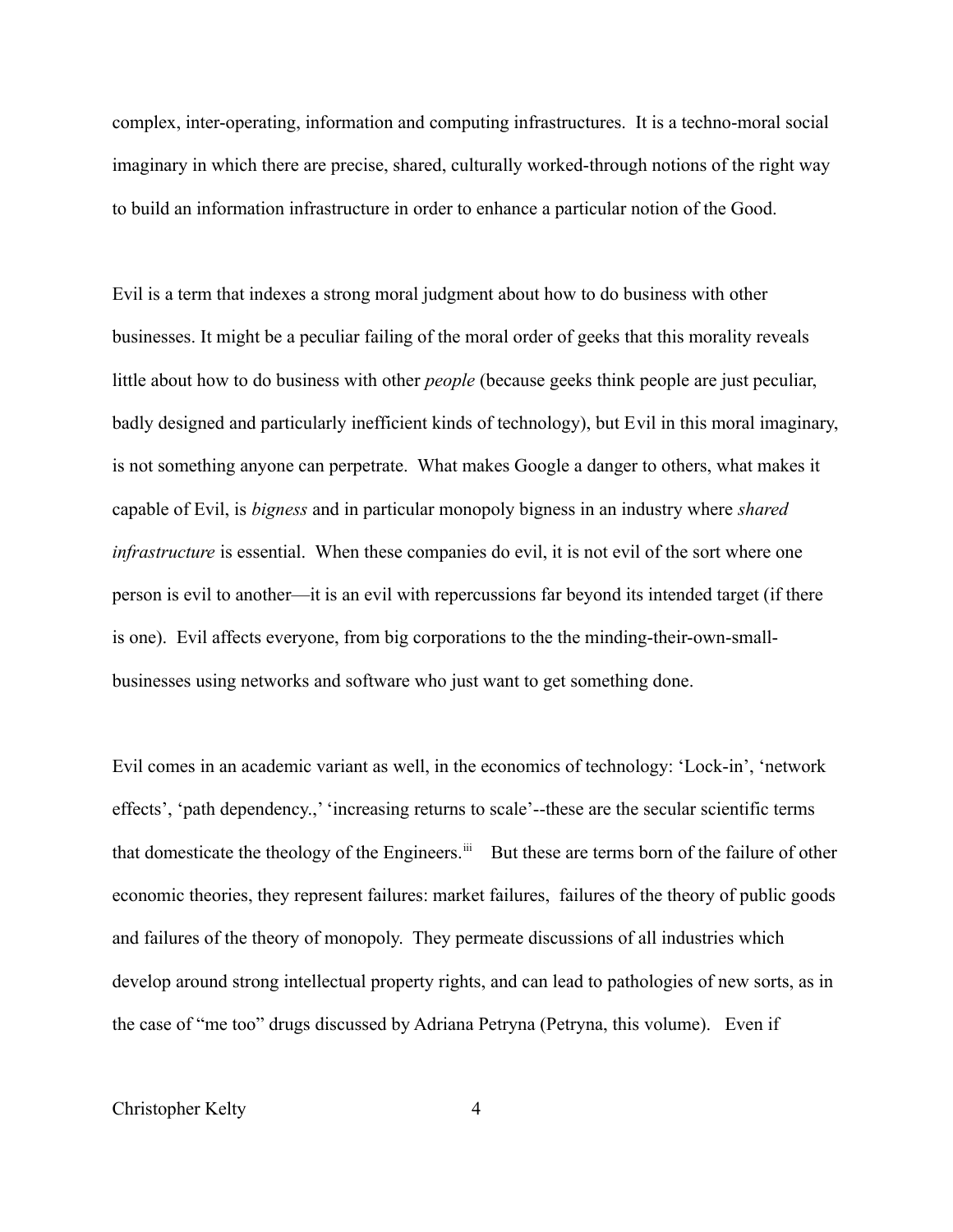economists use these terms instead of "Evil" they still refer to the uses of shared infrastructure to force consumers to buy something, and to direct revenue and attention in particular ways which do not obey classic ideals of supply and demand or market allocation. It violates the moral imaginary of justice that economists and engineers alike often share. The engineers on the inside of the information technology industry, and the economists who observe it, may be deluded about the ultimate value of having a global information infrastructure at all, but they are not deluded about the need to build it carefully, fairly and justly. However, it is a different question whether or not this moral-technical imaginary amongst engineers and economists is *in conflict with the corporate form itself* (the only viable form that currently allows this imaginary to be realized). This conflict is what makes the phrase "Don't be Evil" into an oxymoron, rather than a simple injunction to do good.

At the heart of this motto, one might see the conflicts, the double binds that emerge when individuals with sophisticated imaginations of moral and technical order are pitted against a form of life, the corporation, which perhaps cannot be reconciled with that imagination. For the former order is above all the sense that things are arranged justly, fairly and for the maximum benefit of the most number of people. It is the order of a beautiful design, a clever hack, or simply the appearance of right and just pattern in nature. Even if engineers fail to discuss value in qualitative terms, and turn instead to numbers and formulae and models, there is nonetheless a particular moral and technical imagination of order at work, one with deep roots in liberalism, economic theory and evolutionary biology. Such visions also appeal to academic economists, even if they are more likely to repudiate the vague moral theology in favor of their own theology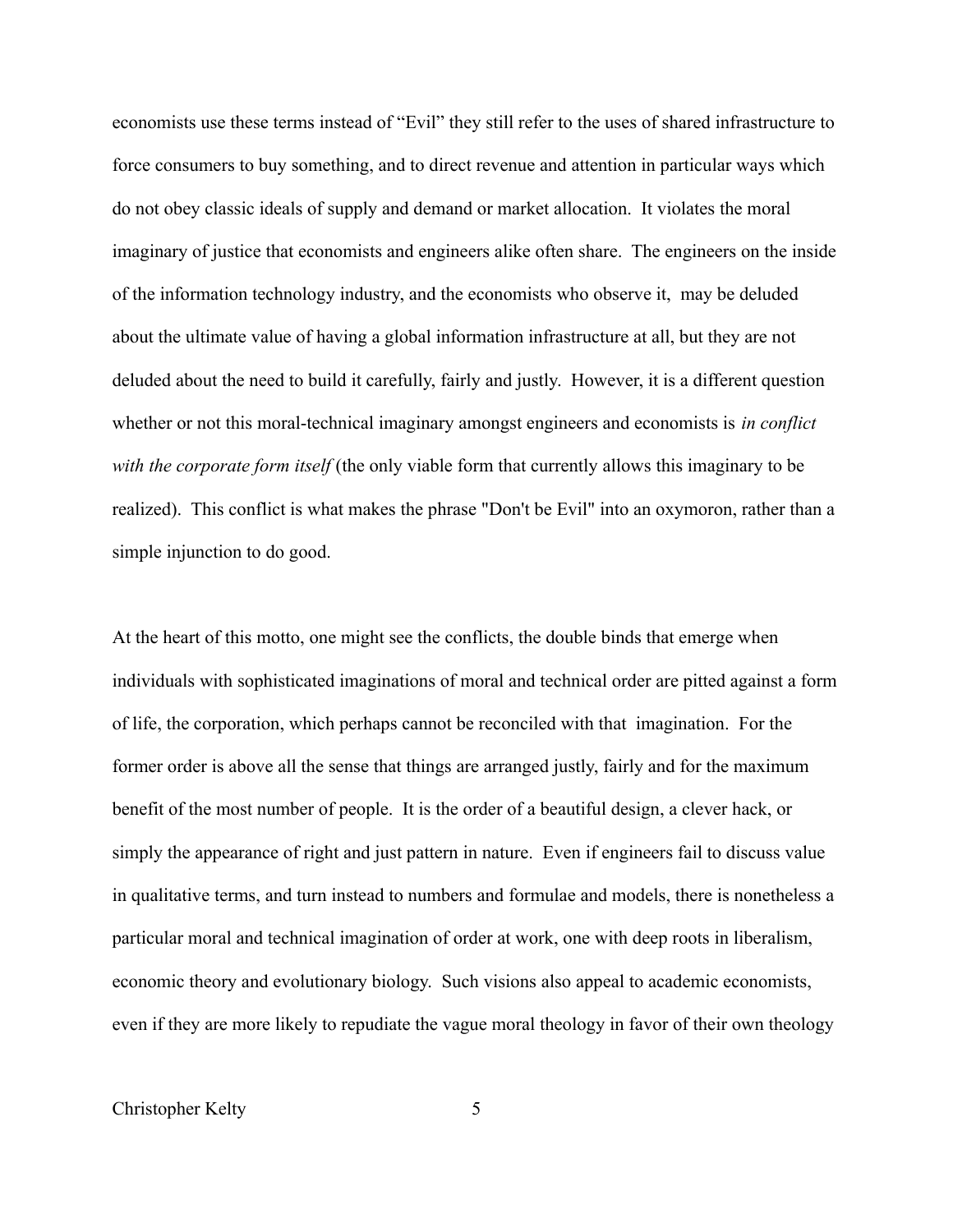of economic formulae and laws.

Order of this sort does not appeal, by contrast, to the corporate marketer, or the accountant, or the professional executive at Google. Linear growth, maximization of individual gain, agonistic competition and irrefutable proof of success in the form of hard numbers and perhaps a soft loyalty are the order that governs this imagination. The corporate imagination is one of a neoliberalism of risk-taking, entrepreneurialism and radical individualism that is quite at odds with the moral imagination of engineers.[iv](#page-13-3) Losers are necessary, preferably lots of them strewn in the wake of your bloodied double-entry books, for this vision of order to become actual. Where the engineers and economists dream of a stable, if ever expanding world of fair distribution and maximum happiness, the corporate form demands the constant searching out and exploitation of instability, of winner-take-all strategies and a disdain for the happiness or well-being of its competitors. Very few people can hold both imaginations at once. Co-founder Sergey Brin is often presented as the "conscience" of Google, the engineer whose self-appointed task is to steer Google away from Evil and towards Good. And yet, he may well be one of the most perfect examples of the neoliberal, risk-taking, individualist entrepreneur living today. Thus, a tension emerges between the moral imagination of the engineer-economist—a technocratic one, perhaps even a platonic republic—and the moral imagination of the entrepreneur and individualist—a take-no-prisoners, dog-eat-dog, devil-may care, claw-your-way to the top imaginary of constant threat; a Hobbesian world ungoverned by Good or Evil, and perhaps ungovernable.

On the outside, however, to the users and consumers of Google, all this is opaque. All this talk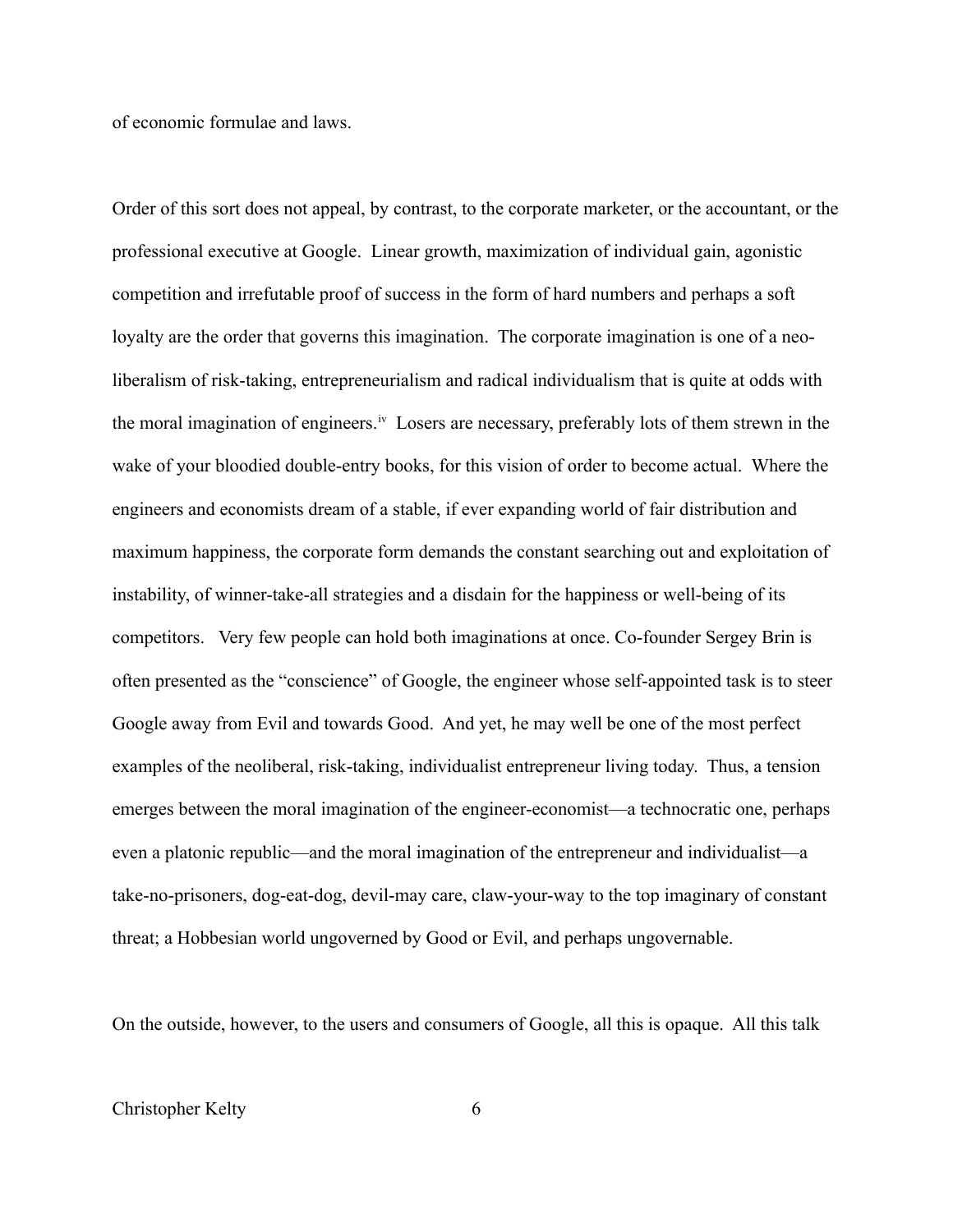of engineers and economists vs. suits and managers seems to obscure the real issues, the issues of suffering and harm that really matter. This opacity, this question of where to focus speaks to the need within anthropology for a renewed call to understand and analyze the corporate form. Kirsch and Benson ask us to pay a bit less attention to the State and governmentality and a bit more attention to "how corporations shape the world in accordance with their pursuit of profit, growth, and legitimacy. (Benson and Kirsch, "Introduction" this volume). The case of Google and its oxmoronic injunction is a good one, and can illustrate a few important points towards a renewal of an anthropology of the corporation.

First, there is a continual slippage endemic to such calls to focus on corporations: one starts out speaking about corporations and imperceptibly slides into speaking about *capitalism* instead. But is the concept of capitalism the best way to get at the peculiar and opaque machinations of Google and its technically complex form of Evil? Doing so erases the distinction I tried to draw between those engineers and academics that form the intellectual core of the project that is Google, and the corporate form within which they find themselves working out that project. Starting with corporations and moving towards theory is undoubtedly the right thing to do—but as with the concept of the State, Capitalism is, as John Dewey would say, a concept that it is "too rigid and too tied up with controversies to be of use."[v](#page-13-4) Why jump immediately to the explanation of capitalism when we have so much explaining to do of the "facts of human activity" going on in and around the corporations that people our world?

Reading "corporate oxymorons" as symptomatic of a tension might require making more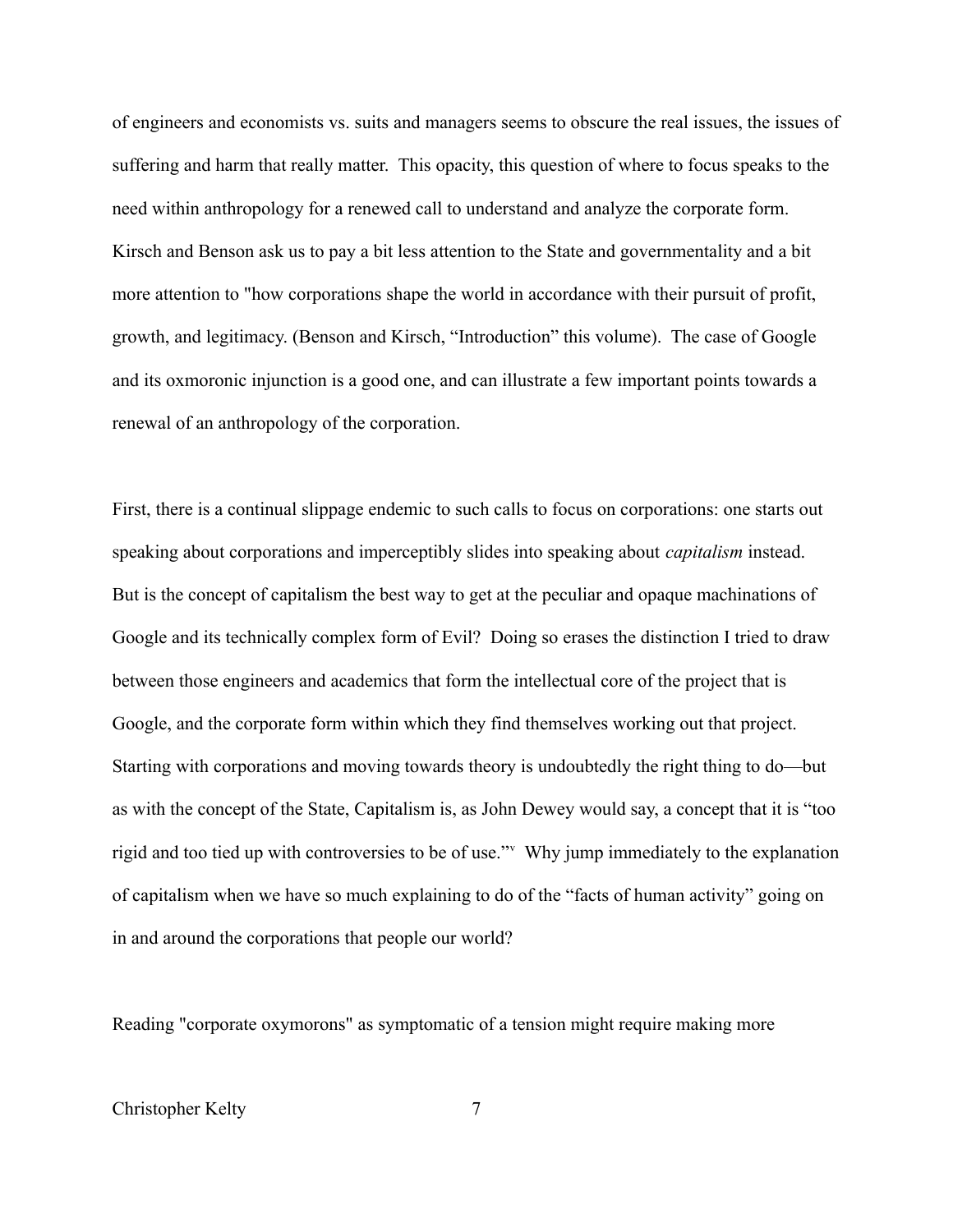distinctions, rather that fewer. Perhaps these oxymorons emerge where double binds happen, where people get together to change the world for all the right reasons, but end up sending a message of fear and intimidation to all those who resist them. Perhaps these defensive oxymorons are not a feature of capitalism, but something arising out of more proximate historical threads: the nature of liability, the legal structure of property, the management/shareholder split, the necessity of branding (even for industries like mining where branding would seems singularly unnecessary to a consumer—but now we have clean diamonds and blood diamonds for exactly this reason). And if this is the case, then that might actually combat resignation, since it no longer attributes causality to an impersonal and unstoppable force, but to an assemblage of laws, practices and techniques that might be more clearly identified as the culprit behind a particular style of response.

Second, in blocking the kick from corporation to capitalism, if it is possible to ask whether some kinds of corporations are part of a "harm industry" and some are not (and some control the politics of harm and some do not), then by extension it must be possible to *differentiate* industries from one another. Is the corporation the right of scale of analysis, or is it perhaps the industry? Google is by far from alone in its practices, even if it is a near monopoly in some respects. Take for instance Springer Verlag, publisher of *Dialectical Anthropology,* whose oxymoronic slogan is "We Manage Knowledge." Certainly we need a corporation to manage the complex process of transferring the copyright on whatever you produce to their coffers, so they can sell it back to you or your University, so you can access it in your office. And we certainly need a corporation to manage the financially complex transaction of spending \$3000 for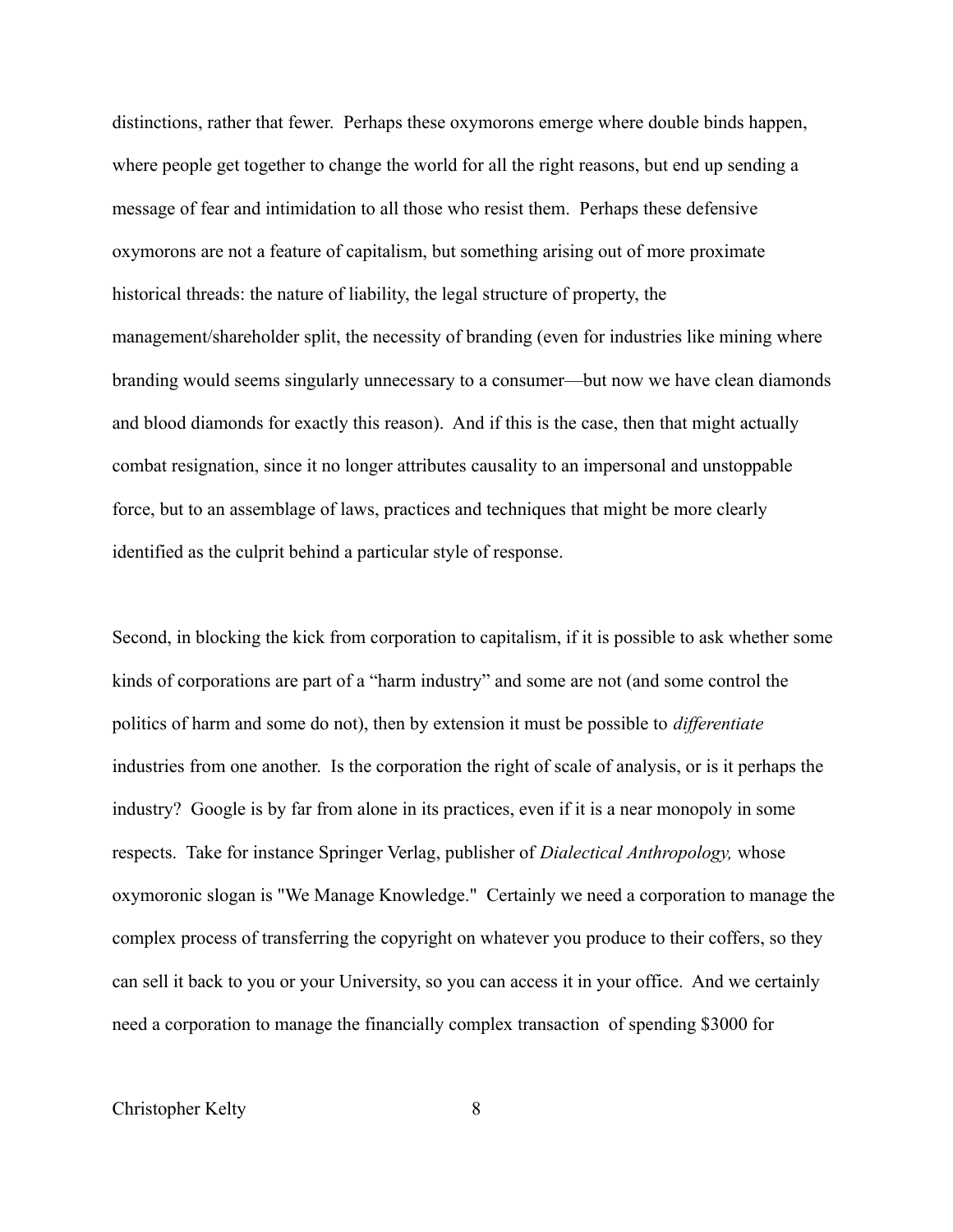"Springer Open Choice(TM)" so that Springer can graciously allow you to keep your copyright instead.<sup>[vi](#page-13-5)</sup> Our oxymoron monitor might translate their slogan as: "we turn you into a consumer of the knowledge you produced." Springer's Evil is of the same genus as Google's, and it has a lot to do with the corporate form behind the practices. However, it has even more to do with a shared industry-form in which intellectual property law, specific forms of information technology, and a near total lack of regulation are common across both corporations. And at stake behind the scenes is a similar tension between the good intentions of the people building the information infrastructures and the corporate form within which they are attempting to serve this public mission. Is the corporation the problem here, or should we disentangle the outlines of an industry?

Indeed, it is Google's *industry-form* within which those moral imaginations of technical and moral order that give rise to the concept of Evil make the most sense. Evil is a clear concept to many who work at Yahoo and Microsoft and Oracle and elsewhere, but likely foreign (in this form) to those who work in the Tobacco industry. And if the industry is the right level of analysis for understanding moral orders, then one has to look to other structuring agencies: governments that facilitate particular industrial structures (or ignore their entrance into particular locales); associations and societies; laws, regulations, incentives and mechanisms designed to induce such industries and the harm they bring. For some areas, the issue is a chicken and egg question: did Du Pont come first or the chemical "industry"? But for others like information technology, the interaction between the definition of an industry (software? information? Entertainment? ) and the innovations created by corporations is a constant game of back and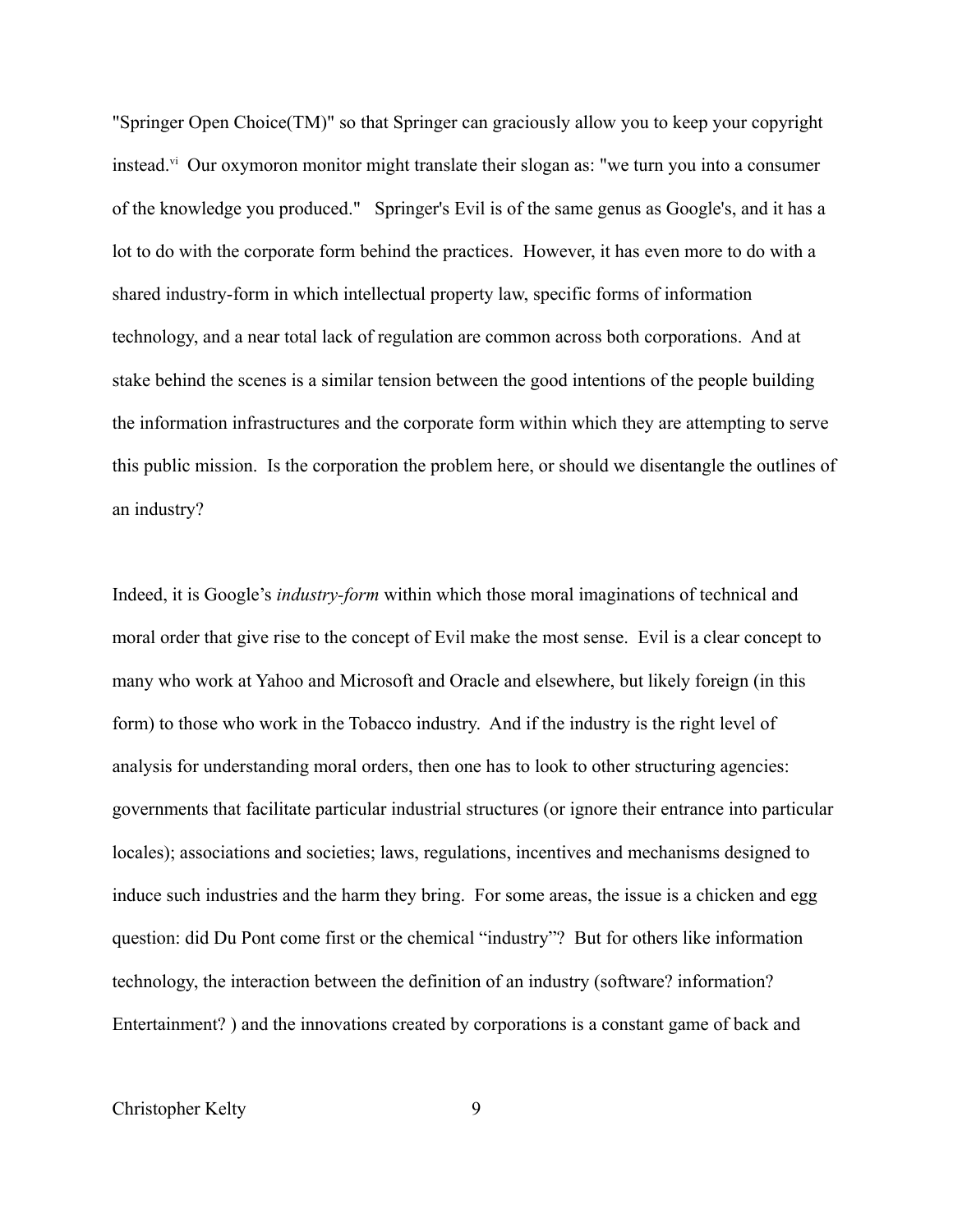forth with the legal and political structure of nations around the globe. Industry structure in IT affects labor markets (Bodyshopping and labor-migration), environmental responsibility (e-waste and consumer products), and the powers of science and culture with respect to politics (open access and intellectual property issues).

Lurking behind corporations is a complex entanglement which it is rarely the role of any social scientists—much less anthropologists—to try to unravel. It is, however, in the case of IT precisely this complex tangle of regulations, laws, technical infrastructures, standards and standards associations and the incentive structure of intellectual property law that has created the possibility for Evil of the kind Google claims to avoid.<sup>[vii](#page-13-6)</sup> The question of whether that industrial structure is also relevant to the domain of pharmaceuticals, the domain of mining, or the domain of corn-syrup-based beverages is open, and maybe by exploring these complexities we can start to develop a conceptual lexicon appropriate to them.

Finally, it is true that such a call for the investigation of the corporate form, or the industry-form, seems to demand an anthropology engaged elsewhere than with those who are at the receiving end of harm. It seems so far from the once beloved practice of anthropology wherein which one can so clearly demonstrate the disastrous suffering of the victims of the harm industries. But at the same time, that suffering is exactly what is rendered sufficiently distant by the corporate and industry-forms themselves. What are corporate oxymorons if not ways of introducing more and more distance between their actions and the lives of people who are affected by them. By contrast, we need more careful anthropological investigation of the corporate-forms and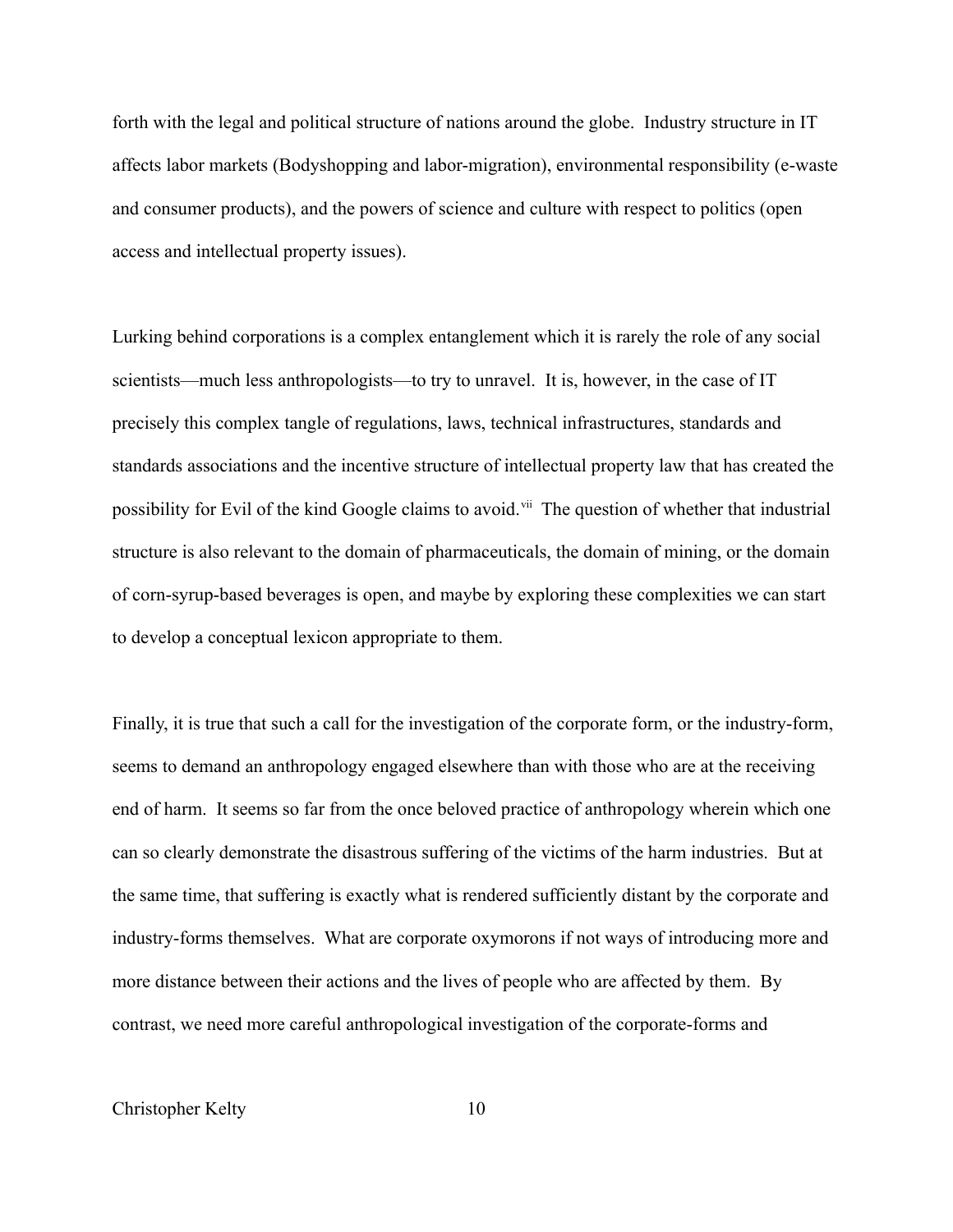industry-forms, as dreadfully boring as they may be, as tied up as they are with the detailed lives of computer programmers, or HR executives, or mid-level mine managers, or plant supervisors or clinical trial planners, it is precisely there that we have no knowledge, no theory, and no means for intervening, whether from the inside or the outside. What's more, it may be that those programmers, managers, supervisors and planners also need that theory, also need a jolt to their sensibilities which might demonstrate the double bind they are in: that one can have good in one's heart, but end up with the capacity to do terrible evil.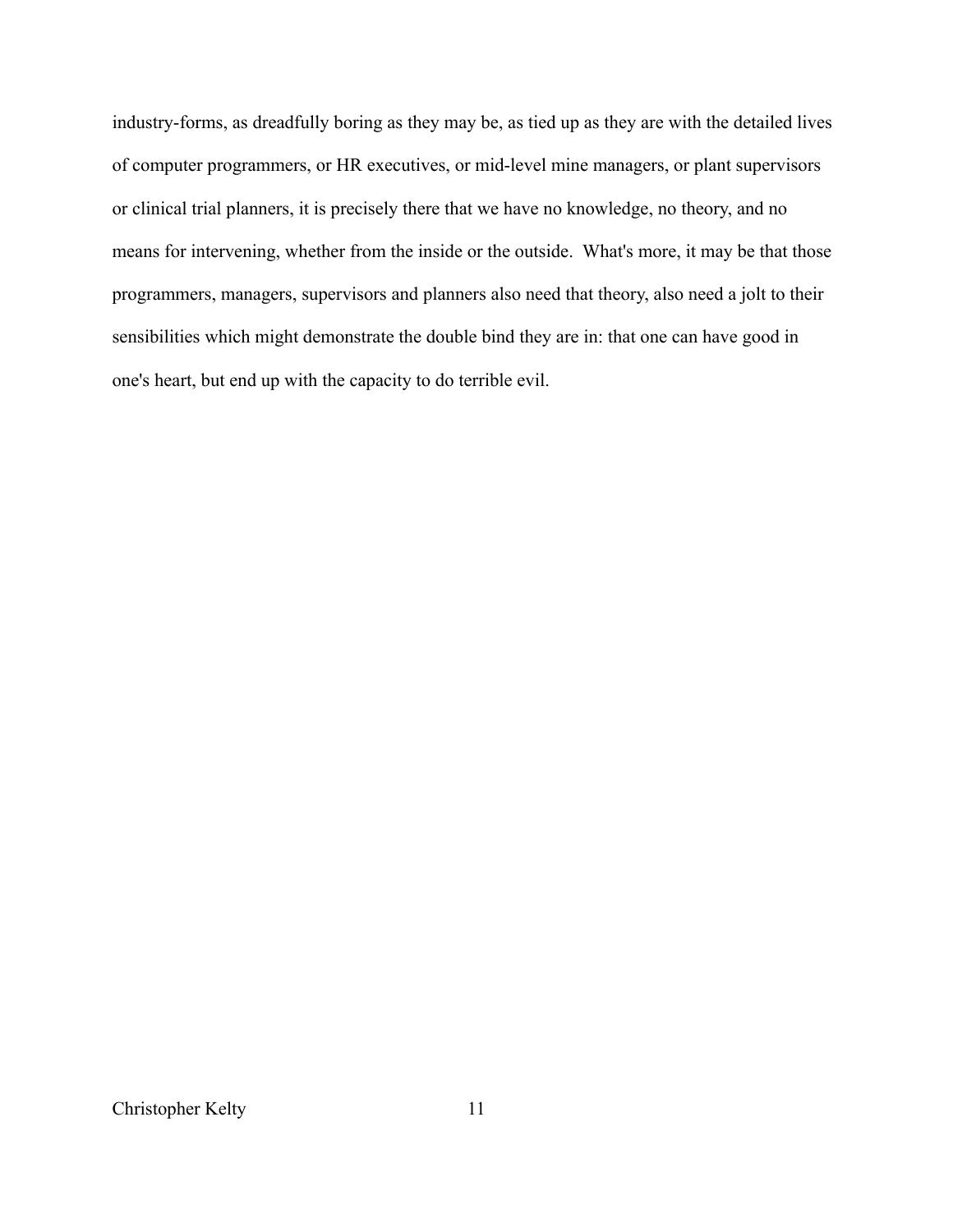## **References**

- Arthur, W. Brian. 1989. "Competing Technologies, Increasing Returns, and Lock-In by Historical Events." The Economic Journal 99:116-131.
- Battelle, John. 2005. The Search: How Google and Its Rivals Rewrote the Rules of Business and Transformed Our Culture. Portfolio Hardcover.

Benson, Peter and Stuart Kirsch, "Introduction" *this volume.*

Chris Jay Hoofnagle. 2009. "Beyond Google and evil: How policy makers, journalists and consumers should talk differently about Google and privacy." First Monday; Volume 14, Number 4 - 6 April 2009.

http://firstmonday.org/htbin/cgiwrap/bin/ojs/index.php/fm/article/view/2326/2156.

David, Paul A. 1985. "Clio and the Economics of QWERTY." The American Economic Review 75:332-337.

Dewey, John. 1954. Public & Its Problems. 1st ed. Swallow Press.

- Kelty, Christopher M. 2008. Two Bits: The Cultural Significance of Free Software. Duke University Press.
- Krugman, Paul. 1991. "Increasing Returns and Economic Geography." Journal of Political Economy 99:483.
- Liebowitz, S. J., and Stephen E. Margolis. 1995. "Path Dependence, Lock-In, and History." J Law Econ Organ 11:205-226.
- Penenberg, Adam. 2006. "Is Google Evil?." Mother Jones, October 10 http://www.motherjones.com/news/feature/2006/11/google.html (Accessed November 3, 2008).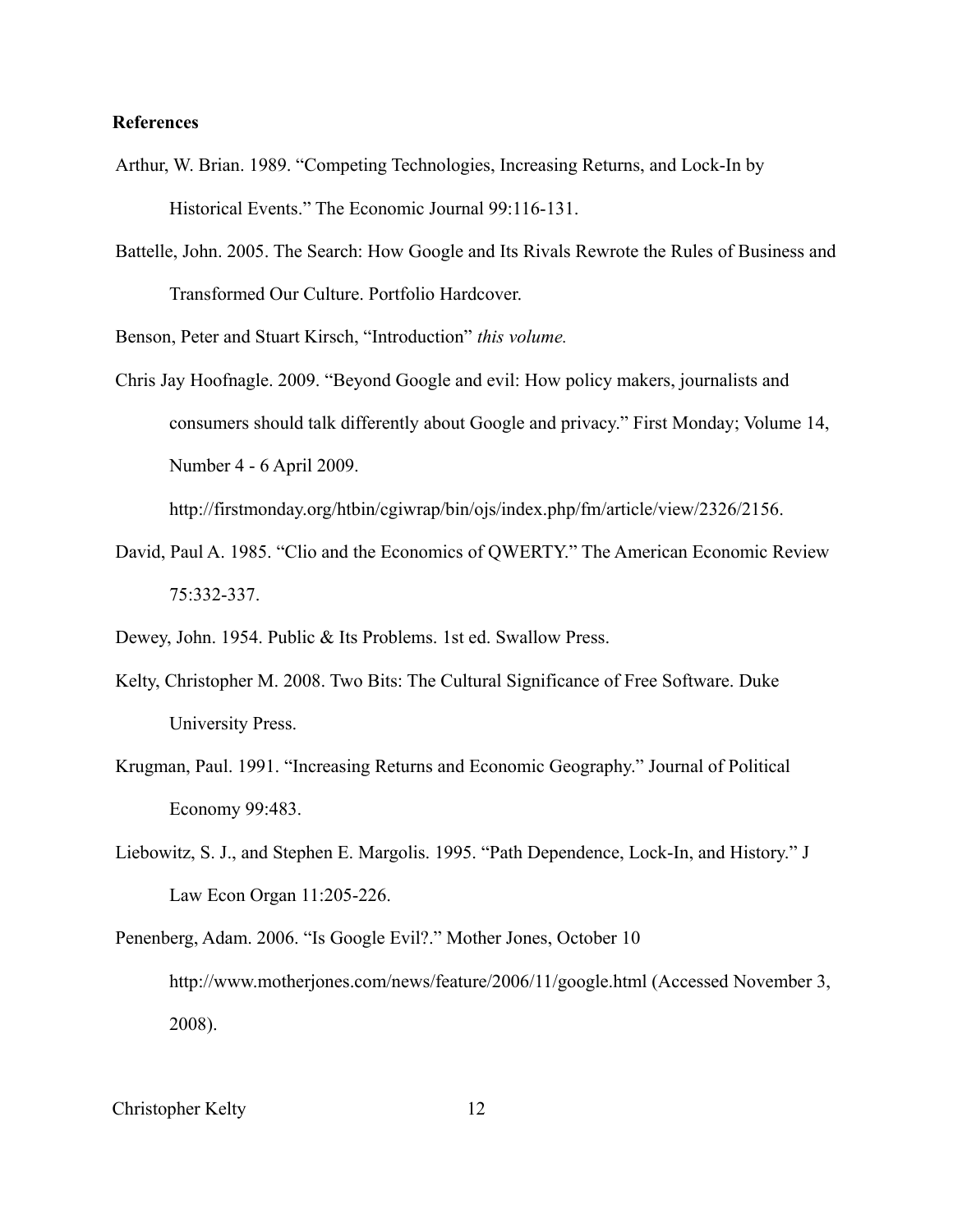Petryna, Adriana, *this volume.*

- Rose, Nikolas. 2006. The Politics of Life Itself: Biomedicine, Power, and Subjectivity in the Twenty-First Century. annotated edition. Princeton University Press.
- Rose, Nikolas, and Peter Miller. 2008. Governing the Present: Administering Economic, Social and Personal Life. Polity.